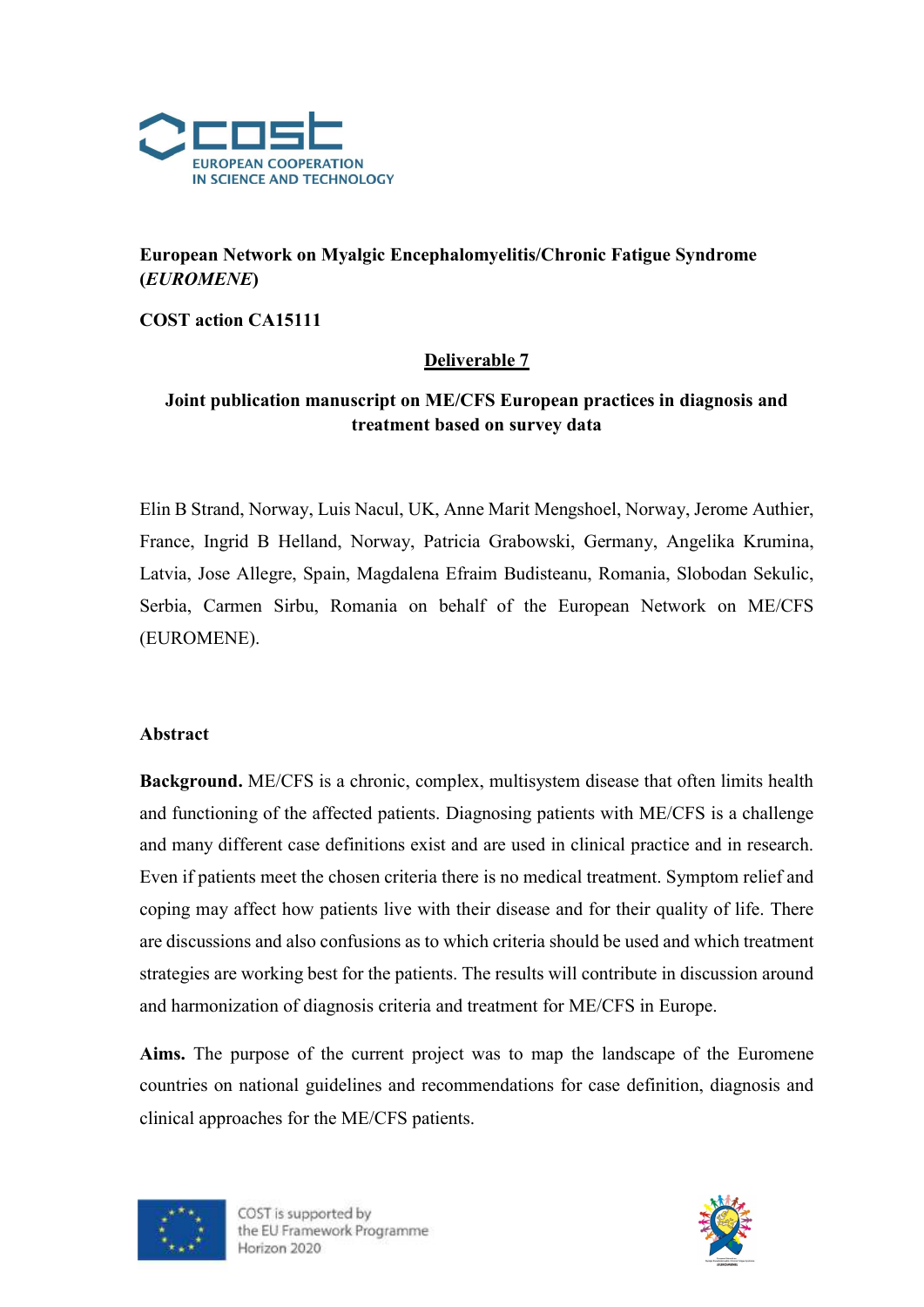Methods. A 23 items questionnaires was sent out by email to the members of Euromene. The form contained questions on existing guidelines for case definitions, treatment/management of the disease, tests and questionnaires applied, and prioritization of information for data sampling in research.

Results A total of 17 countries responded. Five countries reported having national guidelines for diagnosis and five countries reported having guidelines for clinical approaches. For diagnostic purpose the Fukuda criterion was most often recommended and also Canadian Consensus criteria, International Consensus Criteria and Oxford criteria were used. A mix of diagnostic criteria was applied within those countries having no guideline. Many different questionnaires and tests were used for symptom registration and diagnostic investigation.

As symptom relief, pain and anti-depressive medication were most often recommended. Cognitive Behavioral Therapy and Graded Exercise treatment were recommended as disease management and rehabilitative strategies

Conclusion. Based on results from the current survey and discussions within the working group, the Canadian Consensus criteria and Fukuda were recommended as case definitions to be used in the European countries. For symptom relief, self-management and coping, the most important is probably an individually tailored approach.

#### **Introduction**

Myalgic encephalomyelitis/chronic fatigue syndrome (ME/CFS) is approached differently in different European countries. Selection of diagnostic criteria, treatment or methods of research may be crucial for this patient group.

The EUROMENE project aims to establish a homogeneous research network to attempt to synchronise databases, develop common standards and strategies, and initiate new research projects, in order to achieve better understanding of the disease, harmonize diagnosis and assessment methods and contribute to the development of effective treatments in the future. The network is structured in six working groups (epidemiology, biomarkers, socioeconomic impact, clinical and diagnostic criteria, short term scientific mission and dissemination).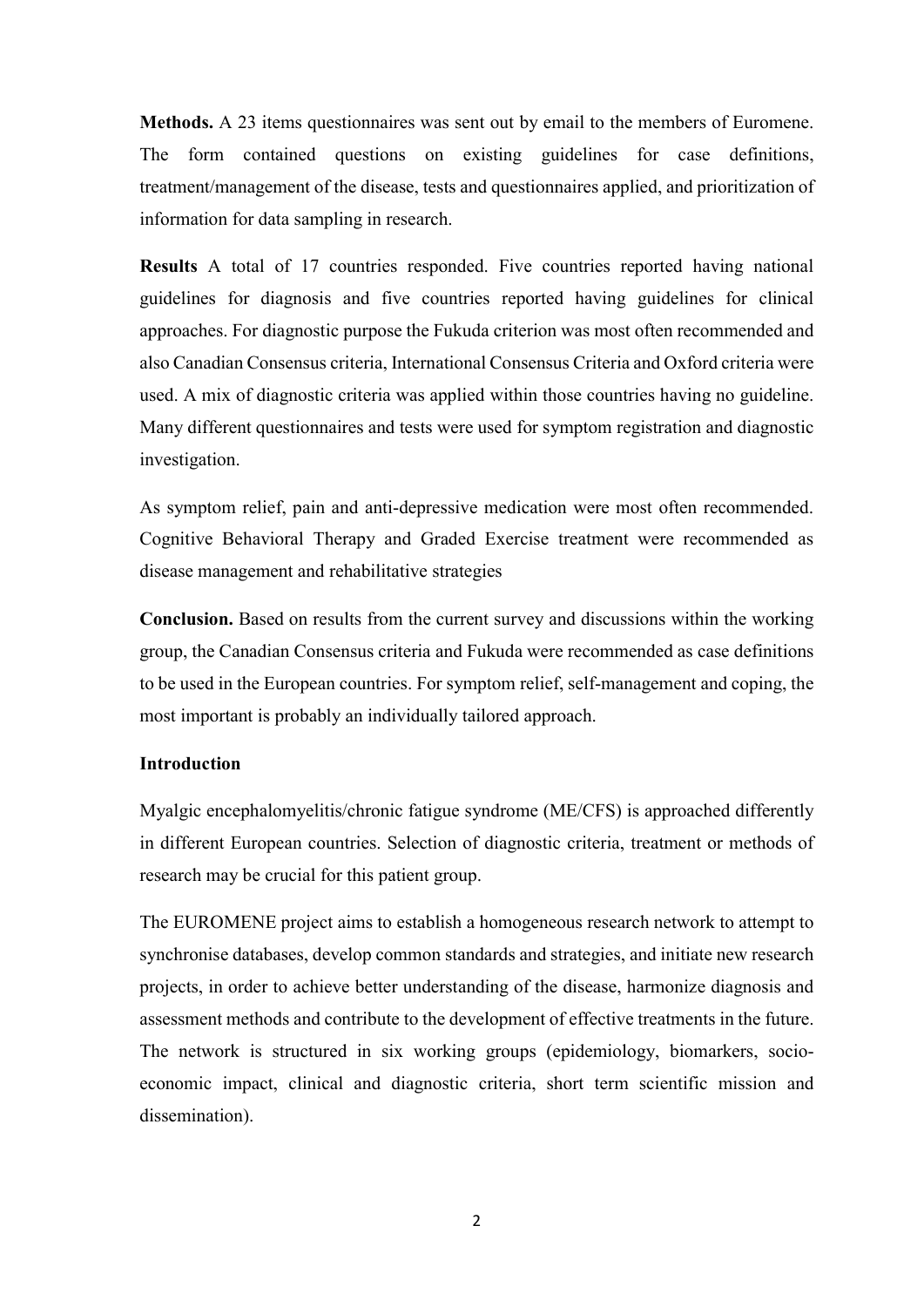The first task of the working group on clinical and diagnostic criteria, was to analyse existing clinical criterions guidelines in order to find-out optimal criteria set allowing excluding over-diagnostic and un-diagnostic. It was decided to conduct a survey in the Euromene countries on existing gaps on ME/CFS guidelines for diagnosis and to analyse treatments of ME/CFS and its efficacy in order to find out optimal treatment approaches. Development of uniform methods for diagnosis and research as well as suggestions for treatment were the main concerns.

Around 20 different criteria are developed over the last 30-40 years in order to classify CFS and ME. The most commonly used in recent years are the Fukuda criteria [1], the Canadian Consensus Criteria (CCC, [2], the International Consensus Criteria (ICC, [3]) or the Oxford criteria [4]. Recently, a new diagnostic criteria - the SEID (Systemic Exertion Intolerance Disease) - from the Institute of Medicine (IOM, [5]), was proposed in the aftermath of a huge literature review in the field. The case definitions vary according to strictness for example the Oxford criteria are wider than the CCC or the ICC. Using different criteria restricts the possibility to estimate prevalence and incidence and to compare research results between the countries. Thus a more uniform way to diagnose and methods to map symptoms in clinic as well as in research are needed. This gives the possibility to share data and collaborate across research groups and country borders.

There is an ongoing discussion about what diagnostic criteria will work best, and preferably be used in the classification of the illness. Whether one should use broad or strict criteria or the same criteria should be used in clinical practice as in research, or whether the criteria applied should be consensus or research based. All the criteria used until today are developed by consensus discussions among researchers and clinicians, and it may be a problem that research is built upon consensus based case definitions.

That different criteria are applied by various research groups is a problem particularly for research. This indicates difficulties in comparison of research results across study samples. Although when the same criterion is applied it may be interpreted and used in different ways by physicians or other who diagnose. This is a challenge in research, but also in clinical care as diagnostic criteria are important also for the planning and management protocols and health services in general. Some countries, attempted to solve these problems by creating overarching guidelines proposing use of criteria and more specific advice in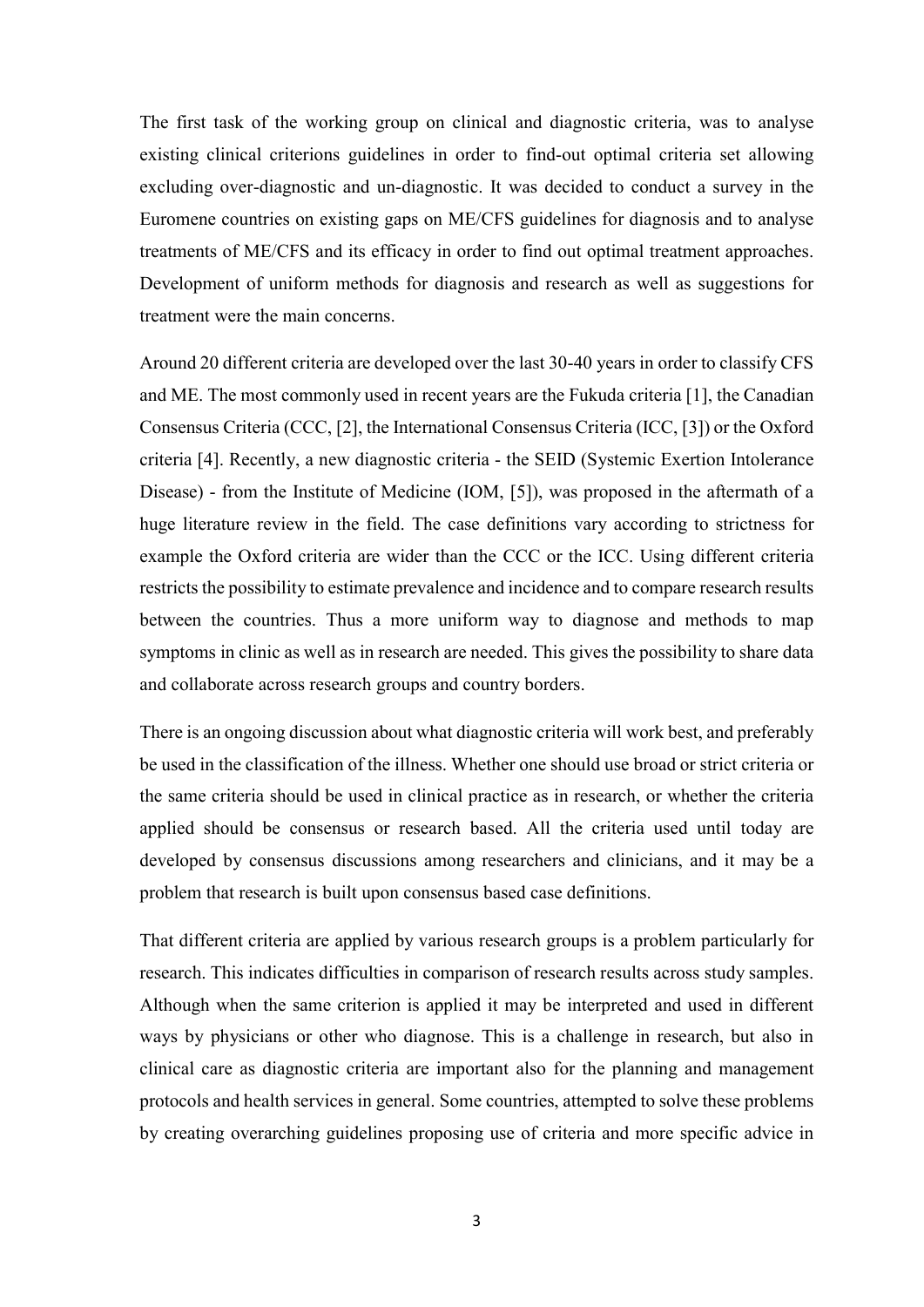relation to diagnosis. This discussion points to the necessity of using standardized methods for diagnosis. Using common measurement methods may also be required for mapping of symptoms, collecting other information or for subtyping of the patient group.

For symptom relief, illness coping strategies or counselling of patients, there are discussions and disagreements about what will work best. No medical cure for ME/CFS exists at this point. However, it is possible to use both pharmacological treatments and nonpharmacological strategies to alleviate unpleasant symptoms. Further, ME/CFS may benefit from various forms of coping and self-management strategies, in managing the disease and increase or maintain quality of life. There are discussions within the field of which strategies that should be used. What approaches and advice actually used in clinical practice around Europe is therefore interesting to map. Thus some questions on this topic also were added in the form.

The overall aim was to obtain a better basis for research collaborations and develop an overall European policy and harmonization of criteria and other strategies and managements offered the patients. For the current project the purpose was to map the landscape of the Euromene countries on national guidelines, specific recommendations for criteria, diagnosis, assessments and clinical approaches for the ME/CFS patients.

#### **Methods**

A questionnaire was developed by the authors in collaboration with Euromene members. It consisted of 23 specific questions with the possibility of supplementary comments on each question and at the very end of the form. The form contained questions on already existing guidelines for case definitions and treatment/management of the disease. More spesific, types of tests and questionnaires, themes assessed, prioritization of mappings and assessments for research, as well as existing national bio-banks, registry or research funding, were assessed. The questionnaire was sent to members of the Euromene in August 2016. As a few more countries were added to the network after this date, they also received a copy of the questionnaire. In total 19 countries received the questionnaire and 17 have at this point responded; Spain, Serbia, Denmark, Italy, Latvia, Norway, UK, Germany, Belgium, Bulgaria, Romania, France, Greece, Netherlands, Ireland, Finland as well as Belarus. All forms were reviewed by the WG4 leader and results were summarized in tables. Moreover, specific questions were further sent out for more detailed information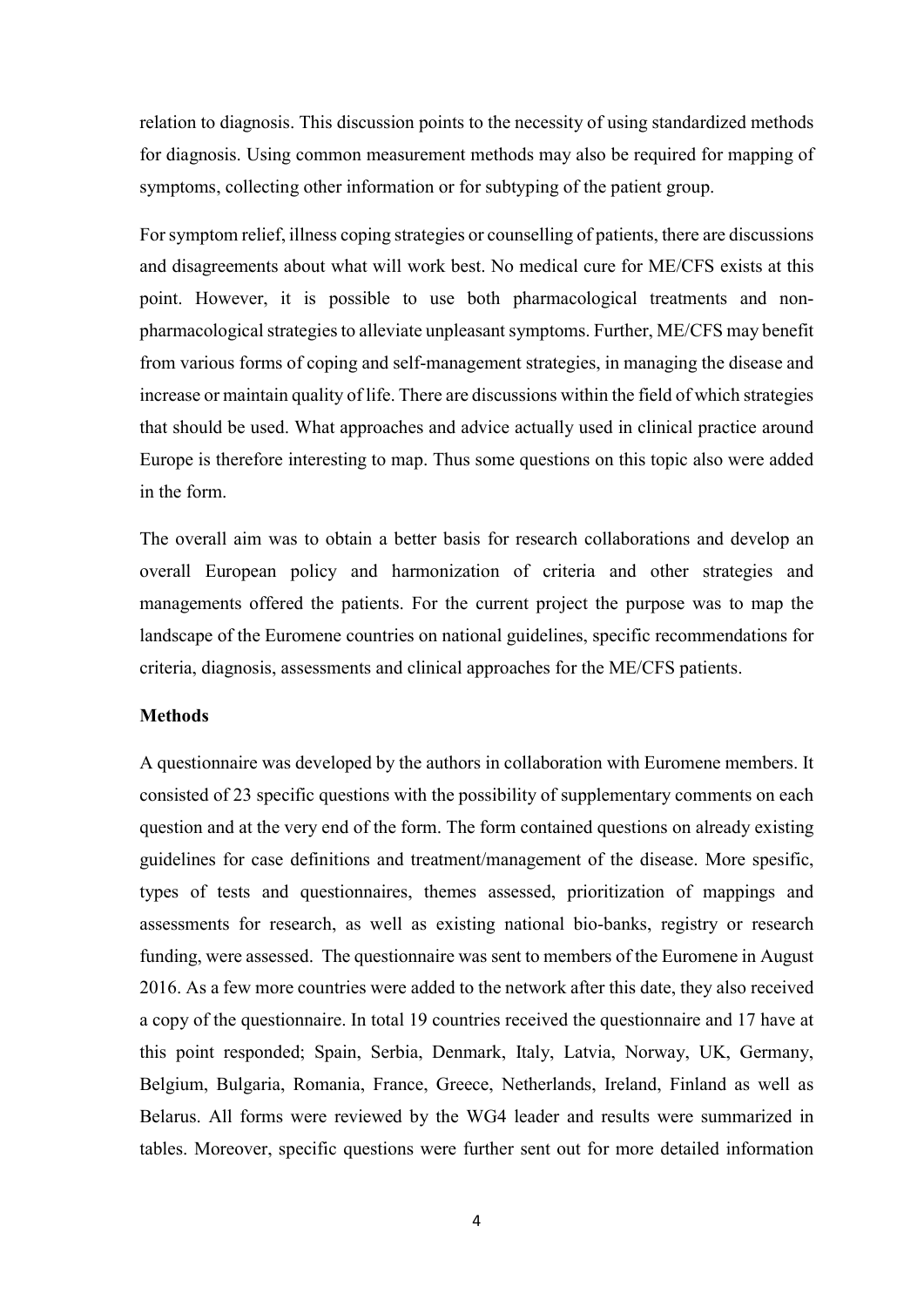from the WG4 group members and from the respective WG leaders, on for example type of tests and questionnaires applied in the respective countries and how to prioritize assessments of information for data samplings.

## **Results**

# Guidelines for diagnosis, diagnostic criteria, psychosocial or neurological investigation (Table 1).

Twelve of the seventeen country reported having no overall national guidelines while five of them had. The following countries reported having national guidelines for diagnosis and diagnostic criteria on ME/CFS: Spain, Italy, UK, Netherlands and Norway [6,7,8,9,10]. The Fukuda criterion [1] was recommended by the Spanish and in the guideline from the Netherlands. The Norwegian guideline recommended both the CCC [2] and the Fukuda, under the condition that the applied criteria was reported in the medical journal. Both the ICC [3] and the Fukuda were suggested in the Italian guideline. In UK the NICE guidelines recommend the Oxford criteria [6]), and in addition a "diagnostic process" is recommended based on a few symptoms (with main reference to the Oxford criteria), and exclusion of other diseases. Both Fukuda and the Canadian Consensus Criteria are also mentioned in the Nice guidelines. In addition, one country (Belarus) reported the International Classification of Diseases -10 (ICD-10) as a guideline, but had no specific ME/CFS guideline.

Different diagnostic criteria as well as ICD-10 diagnosis are used to diagnose ME/CFS. By those countries having no national guidelines the most frequently used case definitions is the Fukuda definition (N=3) and the CCC (N=3). Also SEID (N=2), Holmes (N=1) and a mix of ICC, CCC, Fukuda and Oxford were reported used. In one country major depression and functional disease was used as diagnostic criteria. What case definition applied varies between the countries, but most countries use either Fukuda or the CCC.

Additional blood tests were recommended in the guidelines and also applied in some of the countries with no guidelines for diagnosis. What type of blood tests applied also varied between the countries.

Most often and in all the guidelines it was reported that the GP/physicians or pediatricians conducted the diagnosis. Also an array of other specialists was mentioned such as neurologist, immunologist, psychiatrist, virologists, specialist in internal medicine,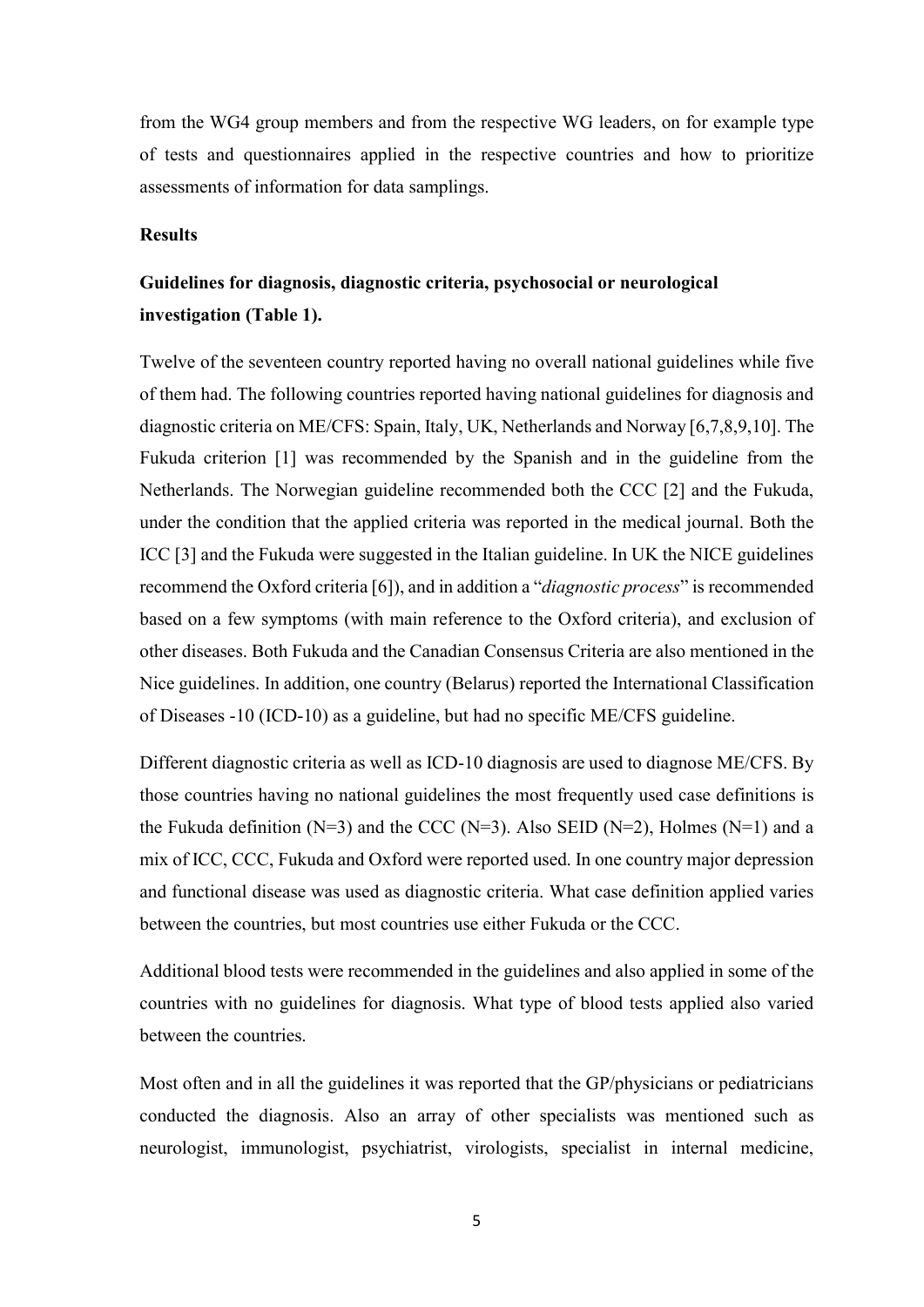infectious disease, in physical medicine and rehabilitation or in cognitive behavioral therapy.

In all the guidelines and in three of the other countries it was recommended to also conduct an investigation of psychological/psychosocial factors. Also different neuropsychological, imaging techniques and neuro-electrophysiological investigations were mentioned by 2, 4 and 4 countries, respectively. Type of tests conducted varied between the countries.

| Table 1: Guidelines for diagnosis/diagnostic criteria (psychosocial, neurological |                                |  |
|-----------------------------------------------------------------------------------|--------------------------------|--|
| investigations etc)                                                               |                                |  |
|                                                                                   |                                |  |
| <b>Responders</b>                                                                 | $N = 17$                       |  |
| National guideline for diagnosis of ME/CFS                                        | $Yes = 5$                      |  |
|                                                                                   |                                |  |
| Case definition recommended in the guidelines                                     | Fukuda (N=2), Canada &         |  |
|                                                                                   | Fukuda (N=1) Fukuda and        |  |
|                                                                                   | ICC $(N=1)$ , Oxford $(N=1)$   |  |
| Additional blood samples or other tests recommended to                            | $Yes=6$                        |  |
| complement the clinical investigation                                             |                                |  |
|                                                                                   |                                |  |
| Conducts the diagnosis (Physician, psychiatrist,                                  | GP/physicians $(N=7)$          |  |
| physiotherapist, neurologist psychologist, etc)                                   |                                |  |
|                                                                                   | specialist/specialized centers |  |
|                                                                                   | $N=6$                          |  |
| Psychosocial investigation, cognitive assessment, or                              | $Yes=7$                        |  |
| facilitation in relation to school etc. recommended                               |                                |  |
|                                                                                   |                                |  |
| Neuropsychological investigations required for diagnosing                         | $Yes=4$                        |  |
| and/or monitoring                                                                 |                                |  |
| Imaging techniques required for diagnosing and/or                                 | $Yes=5$                        |  |
| monitoring                                                                        |                                |  |
|                                                                                   |                                |  |
| Neuro-electrophysiological investigations (CNS evoked                             | $Yes=4$                        |  |
| potentials EMG/NCV; autonomic function test) required                             |                                |  |
|                                                                                   |                                |  |

Other diagnosis, diagnostic criteria or standardized methods applied (Table 2)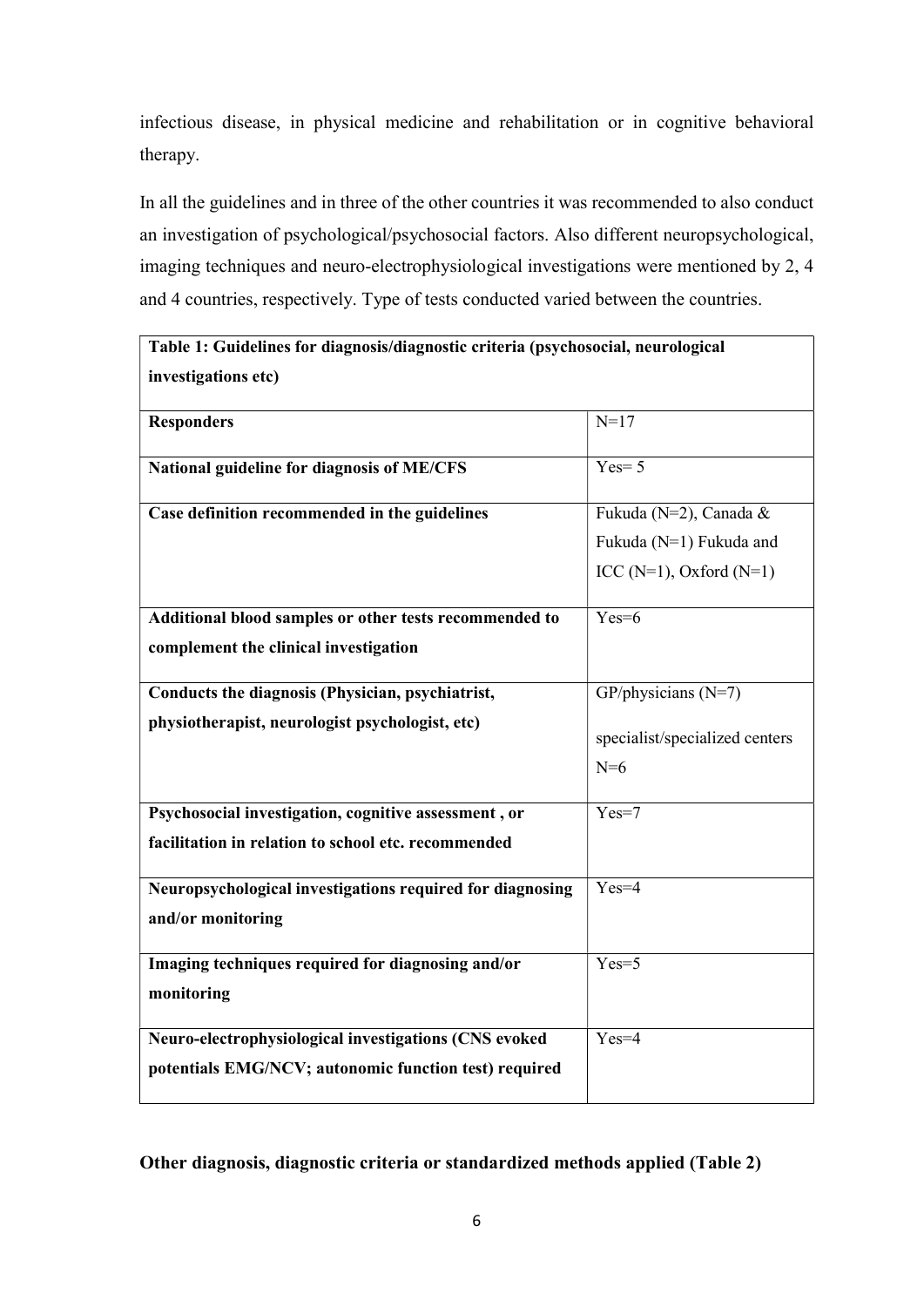Even countries not having a national guideline do diagnose patients by using ME/CFS case definitions or other diagnosis systems. (Table 2 ). The most common diagnosis from ICD-10 applied for diagnosing ME/CFS patients are G 93.3 (N=9) and F 48 (neurasthenia, N=5). G93.4, G 90.9, F 45.3, or R 53 also were reported.

Four of the countries (Greece, Bulgaria, Finland and Russia) report using only G93.3 from the ICD-10 and one country (Serbia) reports not using any diagnosis. The Fukuda criteria is mentioned as the preferred case definitions by two of the countries (Latvia, Belgium) and the CCC is used in Germany. Otherwise a mix of all the case definitions and psychiatric diagnosis such as Fukuda, Canada, ICC, SEID, Major depression, Functional Disease, Holmes or Oxford criteria were used. It seems as the physicians who diagnose act according to their level of knowledge on ME/CFS and/or personal preferences for case definitions.

| Table 2: Other diagnosis, diagnostic criteria or standardized methods applied                                              |                                                                                                                                                                                                                                                                                                                                                        |  |
|----------------------------------------------------------------------------------------------------------------------------|--------------------------------------------------------------------------------------------------------------------------------------------------------------------------------------------------------------------------------------------------------------------------------------------------------------------------------------------------------|--|
| Diagnosis usually applied (for<br>example G 93.3, F 48 etc)                                                                | G93.3 (N=9): post viral fatigue syndrome,<br>F48 (N=5):: neurasthenia, G93.4 (N=1): unspecified<br>encephalopathy, $G90.9$ (N=1): unspecified disorder of the<br>autonomic nervous system, $F45.3$ (N=1): somatoform<br>autoimmune dysfunction, R 53 ( $N=1$ ): malaise and fatigue,<br>No ICD-10 diagnosis used, $N=4$                                |  |
| If no guidelines: diagnostic<br>criteria most commonly used<br>for ME/CFS diagnosis                                        | Fukuda (N=3), Canada (N=3), SEID (N=2),<br>Major depression $(N=1)$ , Functional disease $(N=1)$ ,<br>Holmes criteria (N=1), USCDCP (N=1), Mix of ICC,<br>Canadian, Fukuda and NICE, Fatigue, Day sleepiness, Sleep<br>disorders, hormonal imbalance, exercise intolerance                                                                             |  |
| <b>Standardized methods for</b><br>assessment used<br>(questionnaires, activity<br>assessments or electronic tools<br>etc) | $N=7$<br>Symptom questionnaires for fatigue, sleep, physical<br>functioning, psychological aspects (varies widely between<br>countries)<br>HR and BP sitting and standing for 10 min., assessment of<br>muscle power and endothelial function within trials,<br>Compass31: autonomic function, Modified cardiopulmonary<br>exercise test for diagnosis |  |

Regarding standard methods and tools for mapping symptoms seven countries reported no standardized methods while the other countries reported a variety of questionnaires applied for assessment of symptoms such as fatigue, sleep, physical functioning, anxiety or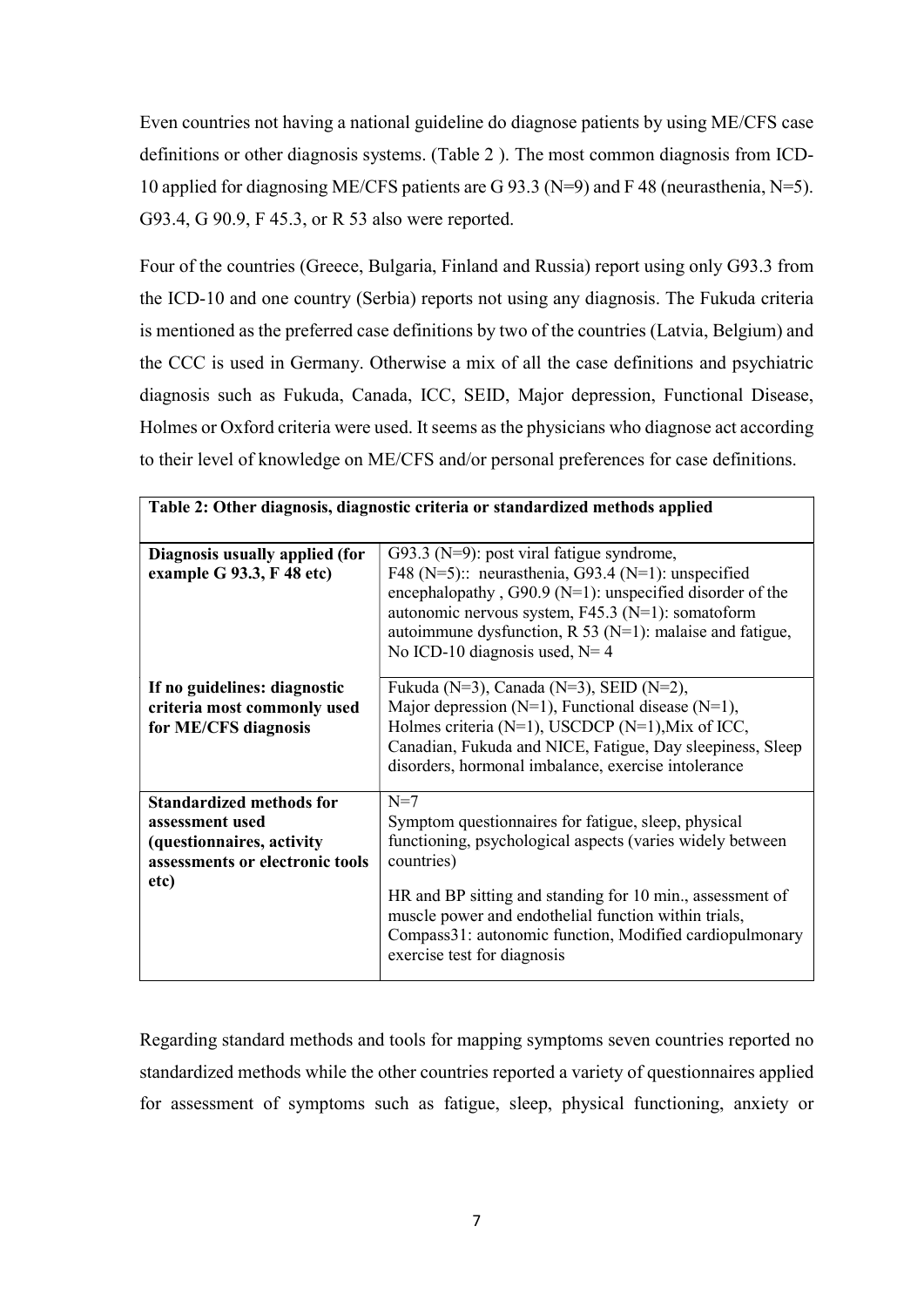depression. Also assessment of HR and BP, muscle power and endothelial function, as well as Compass 31: autonomic function were applied.

## Guidelines for treatment, symptom relief and management (Table 3)

Most of the countries do not have national guidelines for treatment of ME/CFS. The following five countries reported to have national guidelines for clinical approaches in ME/CFS: Spain, UK, Norway, Netherlands and Belgium. Two countries reported using treatment guides for mental health for these patients. As disease modifying treatment the following are suggested in the existing guidelines: painkillers  $(N=3)$ , anti-viral medication  $(N=2)$ , infection control (IgG,  $(N=1)$ ), and medication for sleep problems  $(N=1)$ . Five countries reported having follow-up after diagnosis and collaborations with the primary care, if needed.

Procedure for symptom and illness management recommended are most often Graded Exercise Therapy (GET) and Cognitive Behavioral Therapy (CBT) (N=8), pacing/activity regulation/mind-body strategies (N=4), as well as sick-leave, self-management program (8 weekly sessions) or a four-week rehabilitation stay at an institution. In most of these countries there are multidisciplinary teams involved in treatment/management of the disease. Rehabilitative strategies proposed most often are CBT, GET or some activity/exercise scheduled strategies.

| Table 3: Guidelines for treatment, symptom relief and management |                                                                                                                                                                                                                                                         |
|------------------------------------------------------------------|---------------------------------------------------------------------------------------------------------------------------------------------------------------------------------------------------------------------------------------------------------|
| Q 13, 14, 15, 16, 17, 18, 19:                                    | Yes (comments)                                                                                                                                                                                                                                          |
| <b>National guidelines for</b><br>treatment of ME/CFS            | $N=5(2)$                                                                                                                                                                                                                                                |
| <b>Responsible author for</b><br>guidelines                      | National health institutions ( $N=6$ ), Research ME group<br>$(N=1)$                                                                                                                                                                                    |
| <b>Symptomatic treatment</b><br>suggested (if indicated)         | Pain killers ( $N=3$ ), antidepressive/anxiety medication ( $N=4$ ),<br>anti-viral medication ( $N=2$ ), sleep ( $N=1$ ), different kinds of<br>syndromes (Sicca, trendinopathy, metabolic syndrome,<br>thyroid dysfunction) and CBT (N=3) or GET (N=2) |
| Follow-up after diagnosis                                        | (collaboration with primary care, yes, but only if<br>$N=6$<br>need)                                                                                                                                                                                    |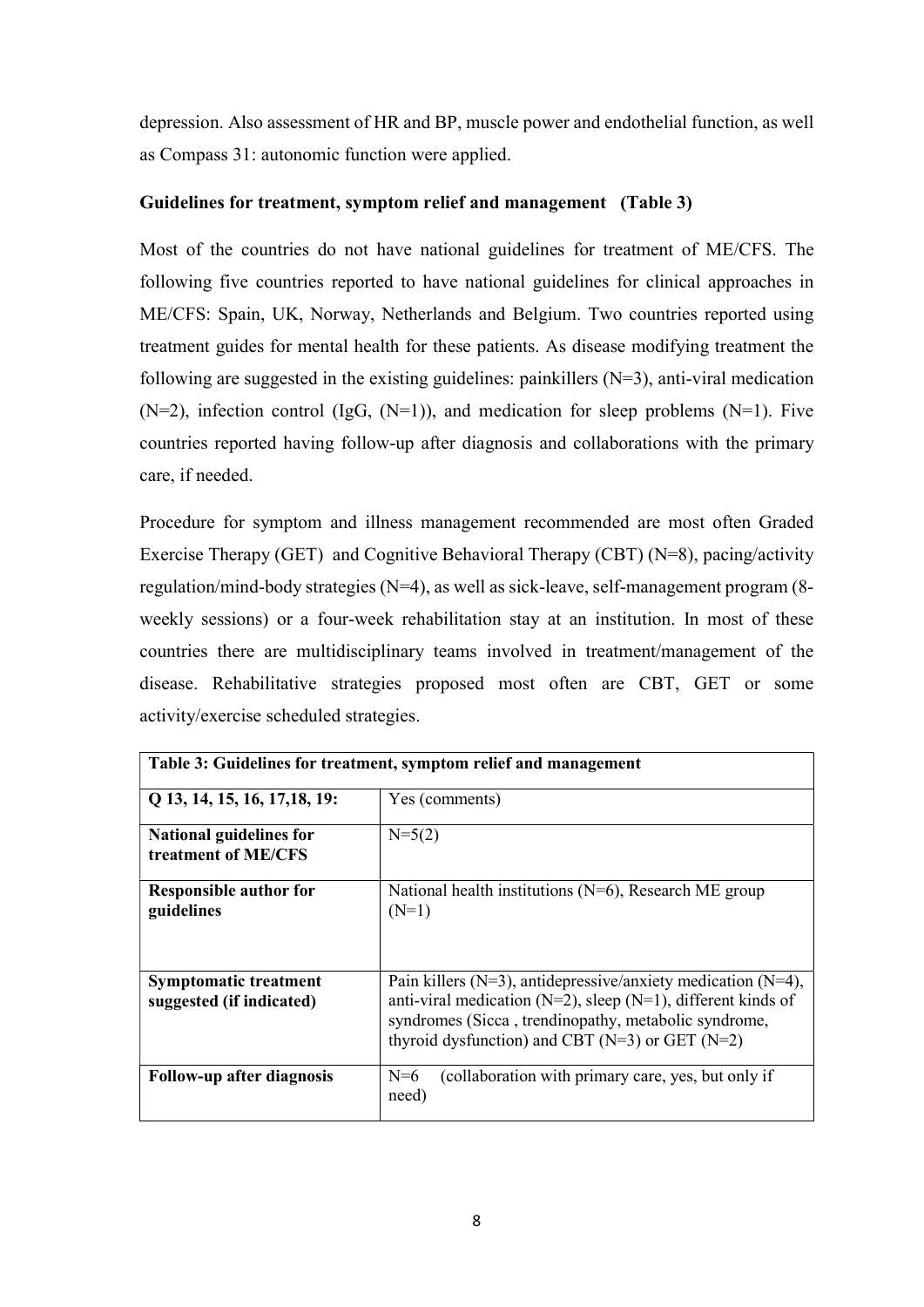| <b>Procedures for symptom</b><br>management                                      | GET/CBT (N=8), activity regulation/pacing/mind-body<br>strategies $(N=3)$ , sick-leave, psychotherapy, self-<br>management program (8 weekly sessions), rehabilitation<br>institutions |
|----------------------------------------------------------------------------------|----------------------------------------------------------------------------------------------------------------------------------------------------------------------------------------|
| <b>Interdisciplinary teams</b><br>involved in<br>treatment/symptom<br>management | N=8 (differs widely, most often neurologist and<br>psychiatrist/psychologist)                                                                                                          |
| <b>Rehabilitation strategies</b><br>proposed                                     | CBT, GET, pacing, mind-body strategies, exercised<br>scheduled treatment                                                                                                               |

#### Summary and discussions

The following gaps between countries were identified: application of diagnostic criteria, exclusion process, assessments and standardized tests and questionnaires and symptom treatment and management. National guidelines do not exist in most of the countries while five countries have comprehensive national guidelines for case definitions and diagnosis as well as recommendations for use of tests, questionnaires and for the exclusion part of diagnosis. The existing guidelines have been developed over the last ten years: 2007 (UK), 2011 (Italy), 2013 (Netherlands), 2014 (Spain) and 2015 (Norway), respectively.

## Diagnostic criteria and case definitions

Which diagnostic criteria to recommend for the European countries is the most important topic to be discussed. The Fukuda are most often recommended in the respective national guidelines, but also CCC and ICC are mentioned. The IOM criterion was discussed and ambivalence toward using them was revealed. These criteria was developed after an extended research literature review by the Institute of Medicine in US [5] and is in fact the only case definition that have some research foundation as opposed to the other criteria that arise from discussions among health providers and researchers.

For clinical practice the most important argument is that the criteria should be easy and not take too long time to use. Thus, for this use Fukuda might be the best choice although it is somewhat broader and may include patients with other explanations for their symptoms, than, say the CCC or the strictest ICC from 2011. Another objection to the Fukuda criteria is that they do not require PEM (post exertional malaise) which is now considered the cardinal symptom of the disease. The issue about using broad or strict criteria is tricky. To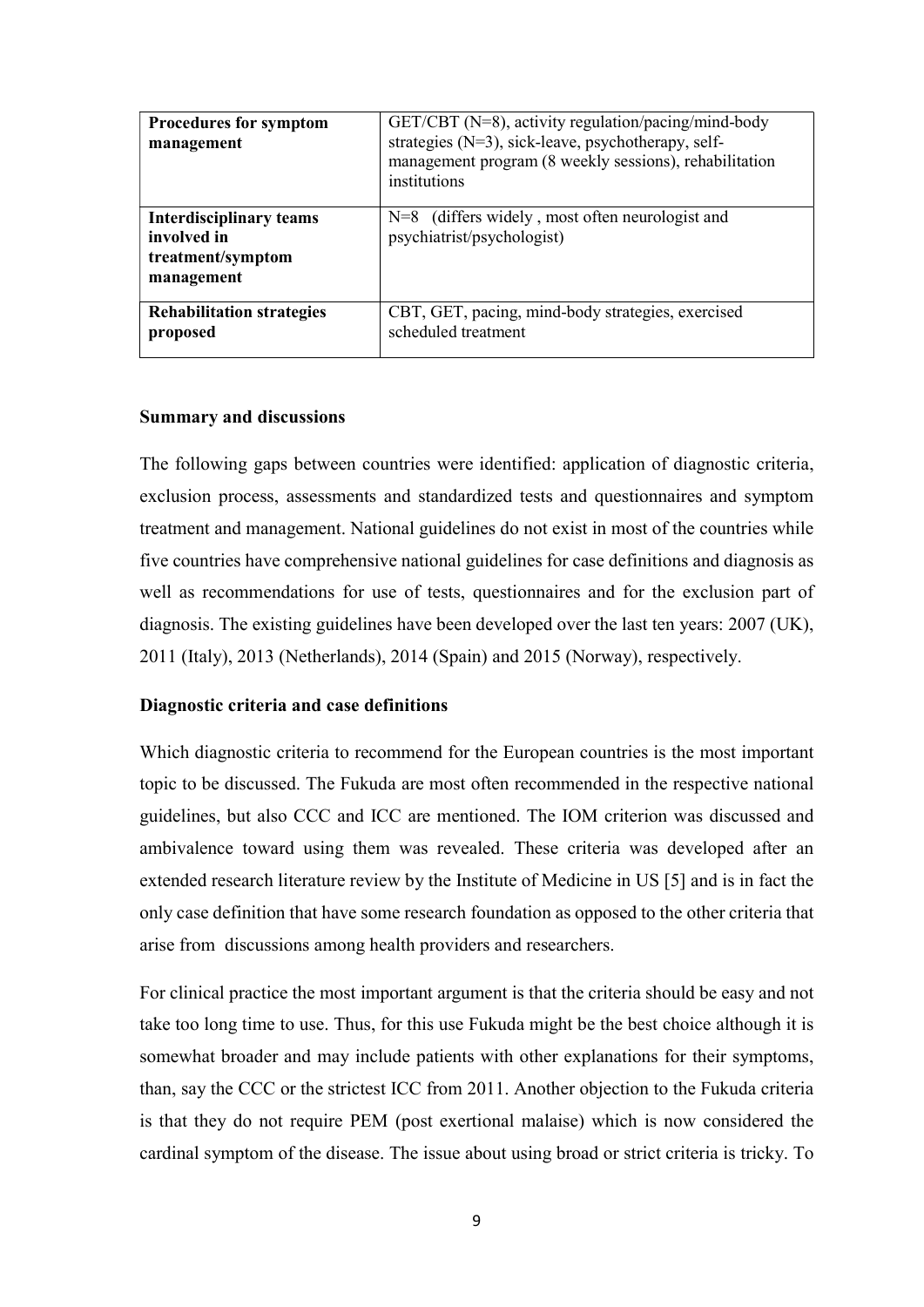apply the wide criteria in research when searching for subsets and bio-markers, may be a good idea. If using strict criteria such as ICC, implies that only patients satisfying this criterion and not CCC or Fukuda, would be part of the data sample. Thus comparing patients satisfying different case definitions or search for subsets in the illness population may not be possible or will be restricted. The CCC was suggested to be recommended as standard case definition for research purpose. The Fukuda criteria may also be applied for those who already use them. The newest IOM criteria labelled SEID can also be used as a complement and may a good criterion for use in clinical practice.

#### Exclusion/differential diagnosis.

Diagnostic assessment relies on clinical interview and patient` self-reported symptoms. In addition an extended clinical evaluation to identify underlying, contributing, and comorbid somatic and psychiatric conditions that require treatments is recommended. Guidelines and standard tests for the exclusion part are unclear, vary or are completely absent in some of the countries. A few countries only, have multidisciplinary team around this patient group. Some do additional psychological/psychiatric, neurological/neuropsychological as well as other examinations. Further clinical examination often depends on what kind of specialists available in the team, at the institution or that nearby. Standardized questionnaires are applied in the exclusion part in some of the countries, but also the type of tests/questionnaires used varies between them. There seem to be lack of more specific guidelines for further examinations of the patients as well. Also this part of the diagnostic process might be harmonized between the countries. It was suggested to use the guideline for exclusion and comorbidity building on the CCC [11].

#### Test for diagnosis/symptom registrations.

Another important discussion is which questionnaires and assessment tools are most appropriate for symptom registrations and other additional information for research. An array of questionnaires and tools for symptom assessments are applied in the different countries. Standardized and validated questionnaires for symptoms registrations and for classifying ME/CFS into different case definitions exist and are already used in four of the countries.

Suggestions for symptom registrations and classifications for research DePaul Symptom Questionnaire [12] is recommended for a thorough symptom registration and for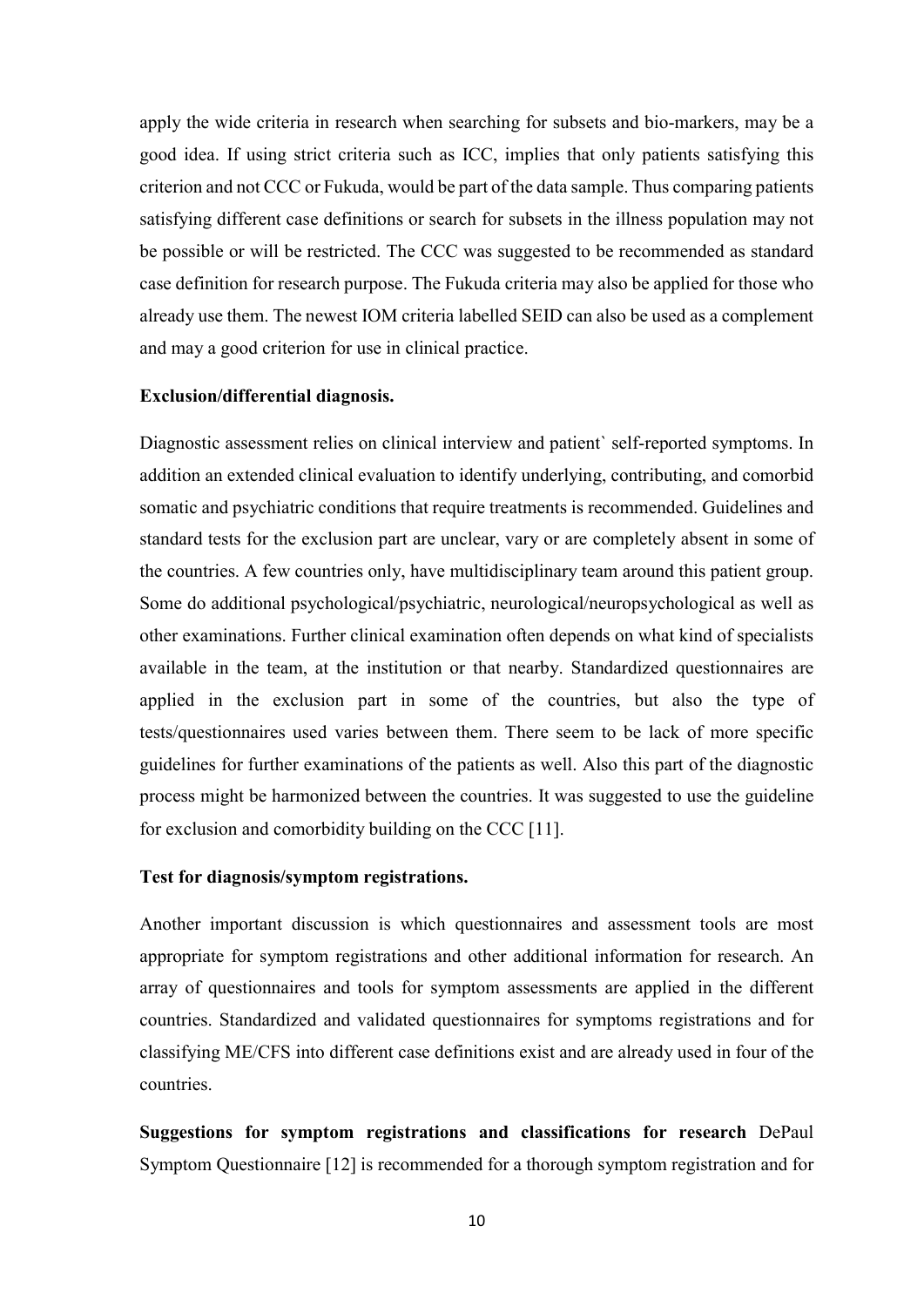classifying into the case definitions. The DSQ is an illness specific questionnaire and at this point, the only instrument able to classify within different case definitions. DSQ is already translated into Norwegian, Spanish and Dutch and used for research on the ME/CFS patient group in these countries as well as in a research team in UK and in US. The SF-36 (Short-Form, MOS; [13]) is a generic health related questionnaire used for research in different illness populations included ME/CFS, for assessing mental, physical and social functioning. Four of the items from SF-36 are also part of the DSQ scoring system. In addition HADS (Hospital Anxiety and Depression Scale; [14]) is suggested to be used as mental health assessment and for controlling for anxiety and depression. Both DSQ, SF-36 and HAD are well-known measurement methods and often used for research on ME/CFS as well as already applied by some researchers of the Euromene countries. Additionally it is necessary to assess other health information such as family health, extended assessments on cardinal symptoms such as neurocognitive aspects or sleep etc.

#### Symptom relief, coping and self-management

At this point no medical cure exists for ME/CFS. However, it is possible to assist patients with relief of unpleasant symptoms. Medications for pain, anxiety and depression was most commonly mentioned for symptom relief. A few countries also mentioned antiviral medication. Cognitive Behavioral therapy (CBT) and Graded Exercise Therapy (GET) were most often recommended as methods for symptom management. Also Pacing and activity regulation were mentioned and sometimes used in combination with CBT.

The patients need advice for coping and to learn self-management strategies for preventing worsening, to maintain and increase quality of life. Five of the countries have national guidelines for management of ME/CFS and all of them suggest Cognitive Behavioral Therapy, Graded Exercise Therapy, Pacing and mind-body strategies as useful as adjunct measures for patients, although the evidence for their effects have been questioned. A few countries only do have rehabilitation and self-management programs for CFS/ME patients. CBT, GET or pacing were mentioned as rehabilitative and coping management offered to the patients. Both CBT and GET is controversial and there are disagreements and uncertainty among both patients and health providers regarding the effect of the methods. That these approaches are used as treatment and self-management strategies in ME/CFS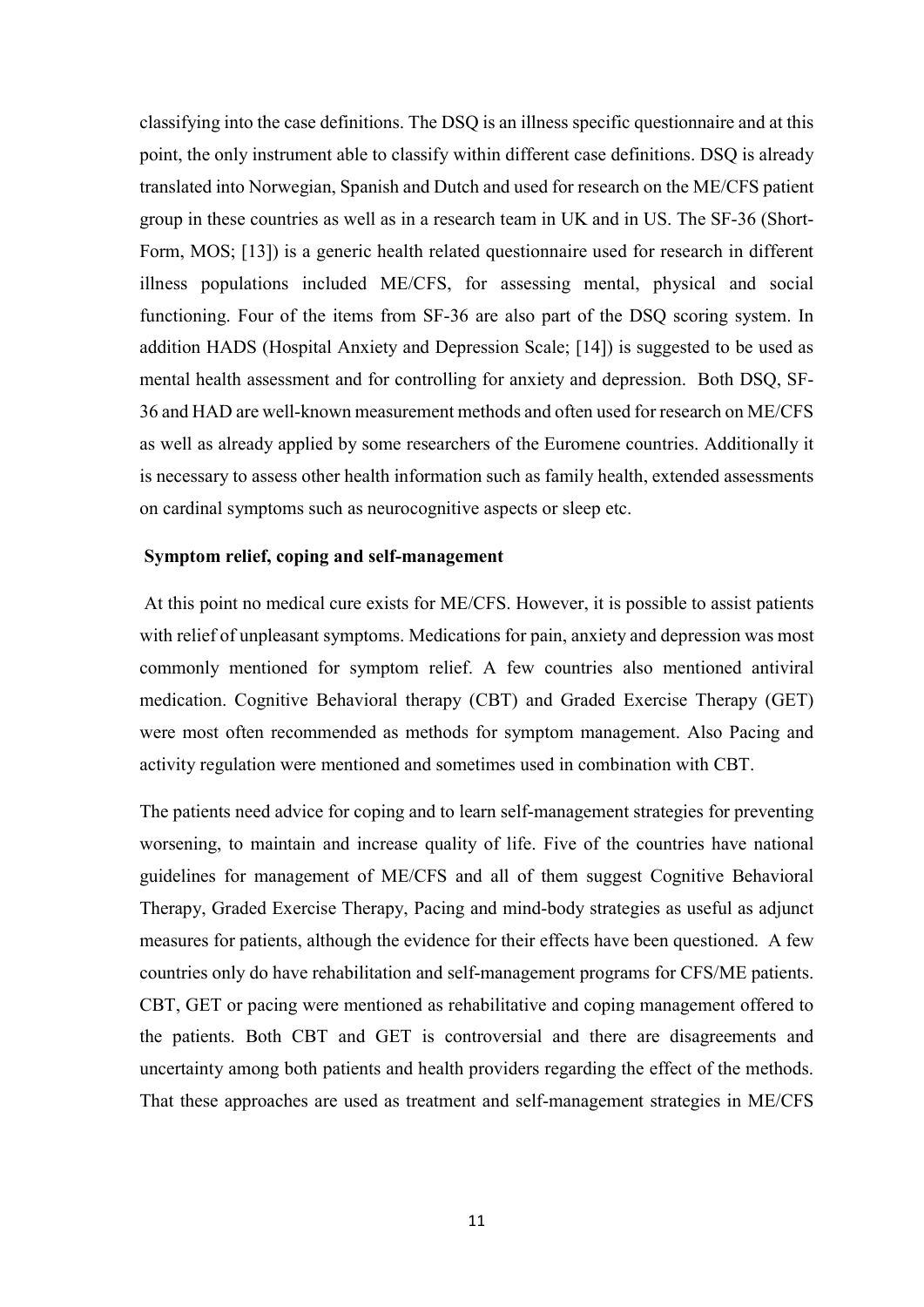patients may imply that even if they do not cure, they are experienced as helpful of both health-providers and patients.

Recently a review form the Spanish group in Euromene was published that should guide suggestions for symptom treatment and counselling and for symptom management. The review article [15] summarizes as following: "Nutritional supplementation is recommended in CFS/ME patients with biochemically proven deficiencies. CFS/ME treatment should also be optimized by the use of individualized pacing strategies, customization of CBT and other types of counselling and behavioral therapies so as to help relieve the symptoms. GET should be carefully modulated by an individual pacing strategy using strict case definitions to avoid the push-crash cycle. Further additional larger interventions should now incorporate personalized integrative medicine approaches for identifying CFS/ME patients most likely to respond to each type of treatment. Researchers and the medical community also need to develop new initiatives and additional forms of individualized treatment and management in CFS/ME in order to achieve significant improvements in quality of life, especially in those severely ill ME cases and bed-ridden patients".

### **Conclusion**

A couple of diagnostic criteria are recommended for research and clinical practice. Guidelines for the exclusion part and specific suggestions for standardized mapping of symptoms and classification to be used are also suggested. Several strategies may relieve symptoms or in other ways enhance coping, self-management and quality of life, and nevertheless the best is to match the approach to the individual patient`s need and challenges.

## References and links:

- 1. Fukuda K, Straus S, Hickie, et al. The chronic fatigue syndrome: A comprehensive approach to its definition and study. Ann Intern Med 1994; 121: 221–236.
- 2. Carruthers B, Jain A, De Meirleir K, Peterson D, Klimas N, Lerner AM, Bested AC, Flor-Henry P, Joshi P, Powles ACP, Sherkey JA, van de Sande MI Myalgic encephalomyelitis/chronic fatigue syndrome: clinical working case definition. Journal of Chronic fatigue Syndrome 2003;11:7-115.
- 3. Carruthers BM, van de Sande MI, De Meirleir KL, Klimas NG, Broderick G, Mitchell T, Staines D, Powles AC, Speight N, Vallings R, Bateman L, Baumgarten-Austrheim B, Bell DS, Carlo-Stella N, Chia J, Darragh A, Jo D, Lewis D, Light AR, Marshall-Gradisbik S, Mena I, Mikovits JA, Miwa K, Murovska M, Pall ML, Stevens S. Myalgic encephalomyelitis: International Consensus Criteria. J Intern Med. 2011 Oct;270(4):327-38. doi: 10.1111/j.1365-2796.2011.02428.x. Epub 2011 Aug 22. Review. PubMed PMID: 21777306; PubMed Central PMCID: PMC3427890.